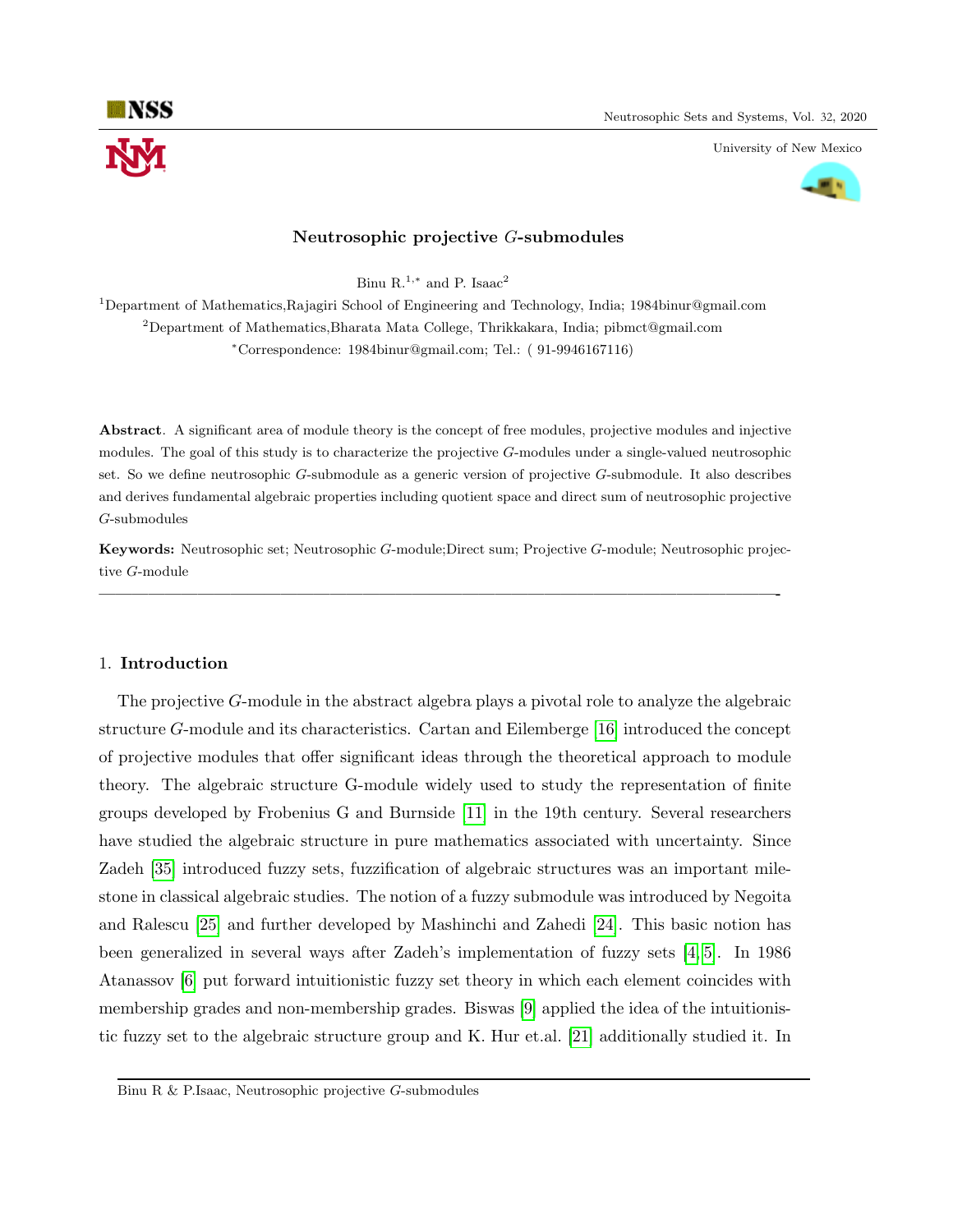2011 P. Isaac, P.P.John [\[22\]](#page-11-9) studied about algebraic nature of intuitionistic fuzzy submodule of a classical module.

The theory of neutrosophy first appeared in philosophy [\[30\]](#page-12-1) and then evolved neutrosophic set as a mathematical tool. In 1995, Smarandache [\[31\]](#page-12-2) outlined the neutrosophicset as a combination of tri valued logic with non-standard analysis in which three different types of membership values represent each element of a set.The main objective of the neutrosophic set is to narrow the gap between the vague, ambiguous and imprecise real-world situations. Neutrosophic set theory gives a thorough scientific and mathematical model knowledge in which speculative and uncertain hypothetical phenomena can be managed by hierarchal membership of the components " truth / indeterminacy / falsehood "  $[2,3,32]$  $[2,3,32]$  $[2,3,32]$ . Neutrosophic set generalizes a classical set, fuzzy set, interval-valued fuzzy set and intuitionistic fuzzy set that can be used to make a mathematical model for the real problems of science and engineering. From a scientific and engineering perspective, Wang et.al. [\[20\]](#page-11-12) specified the definition of a neutrosophic set, which is called a single-valued neutrosophic set. Several scientists dealt with the neutrosophic set notion as a new evolving instrument for uncertain information processing and a general framework for uncertainty analysis in data set [\[1,](#page-11-13) [7,](#page-11-14) [17,](#page-11-15) [28\]](#page-12-4).

The consolidation of the neutrosophic set hypothesis with algebraic structures is a growing trend in mathematical research. Among the various branches of applied and pure mathematics, abstract algebra was one of the first few topics where the research was carried out using the neutrosophic set concept. W. B. Vasantha Kandasamy and Florentin Smarandache [\[23\]](#page-11-16) initially presented basic algebraic neutrosophic structures and their application to advanced neutrosophic models. Vidan Cetkin [\[12,](#page-11-17) [13\]](#page-11-18) consolidated the neutrosophic set theory and algebraic structures, creating neutrosophic subgroups and neutrosophic submodules. F. Sherry [\[18,](#page-11-19) [19\]](#page-11-20) introduced the concept of fuzzy G-modules in which the concept of fuzzy sets was combined with G-module and the theory of group representation. One of the key developments in the neutrosophic set theory is the hybridization of the neutrosophic set with the algebraic structure G-module. The above fact leads to inspiration for conducting an exploratory study in the field of abstract algebra, especially in the theory of G-modules in conjunction with neutrosophic set. In this paper we described neutrosophic projective G-submodule as the general case of projective G-module and derived its algebraic properties.

The reminder of this work is structured as follows. Section 2 briefs about necessary preliminary definitions and results which are basic for a better and clear cognizance of next sections. Section 3 defines neutrosophic projective G-modules, algebraic extension of projective G-submodules and derive the theorems related to quotient space and direct sum of neutrosophic G-submodules. A comprehensive overview, relevance and future study of this work is defined at the end of the paper in Section 4.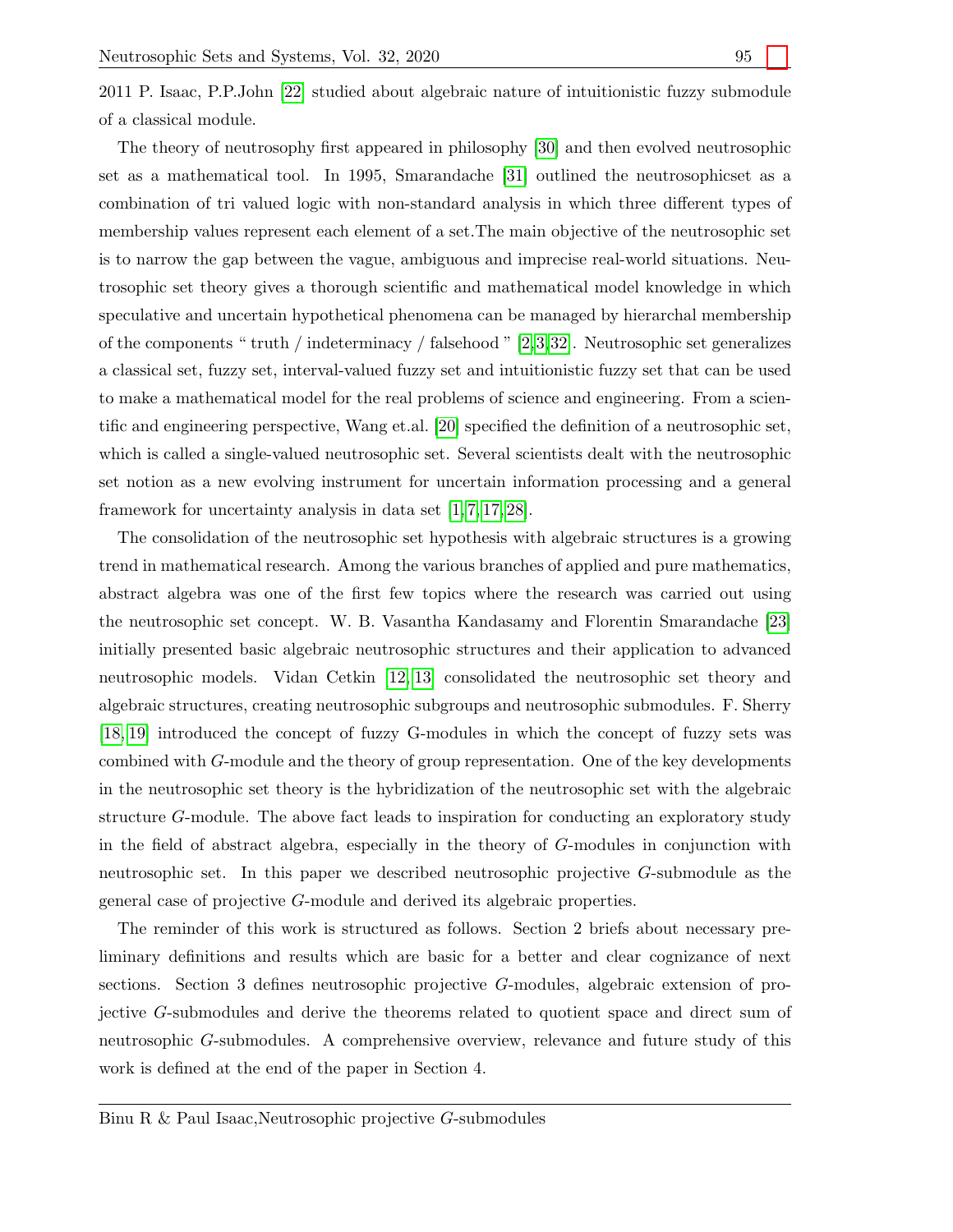#### 2. Preliminaries

In this section, we recall some of the preliminary definitions and results which are essential for a better and clear comprehension of the upcoming sections.

**Definition 2.1.** [\[14\]](#page-11-21) Let  $(G, *)$  be a group. A vector space M over the field K is called a G-module, denoted as  $G_M$ , if for every  $g \in G$  and  $m \in M$ ;  $\exists$  a product (called the action of G on M),  $g \cdot m \in M$  satisfies the following axioms

- (1)  $1_G \cdot m = m$ ;  $\forall m \in M$  ( $1_G$  being the identity element of G)
- (2)  $(g * h) \cdot m = g \cdot (h \cdot m); \forall m \in M \text{ and } g, h \in G$
- (3)  $q \cdot (k_1m_1 + k_2m_2) = k_1(q \cdot m_1) + k_2(q \cdot m_2); \forall k_1, k_2 \in K; m_1, m_2 \in M$ ".

Example 2.1. [\[18\]](#page-11-19) Let  $G = \{1, -1, i, -i\}$  and  $M = \mathbb{C}^n$ ;  $(n \geq 1)$ . Then M is a vector space over C and under the usual addition and multiplication of complex numbers we can show that  $M$  is a  $G$ -module.

**Definition 2.2.** [\[15\]](#page-11-22) Let M be a G-module. A vector subspace N of M is a G-submodule if N is also a G-module under the same action of G.

**Definition 2.3.** [\[15\]](#page-11-22) Let M and  $M^*$  be G-modules. A mapping  $f : M \to M^*$  is called a G module homomorphism  $(Hom_G(M, M^*))$  if  $\forall k_1, k_2 \in K, m_1, m_2 \in M, g \in G$  satisfies the following conditions

(1)  $f(k_1m_1 + k_2m_2) = k_1f(m_1) + k_2f(m_2)$ 

$$
(2) f(gm) = gf(m)
$$

**Definition 2.4.** [\[10,](#page-11-23) [29\]](#page-12-5) A G-module M is projective if for any G-module  $M^*$  and any Gsubmodule  $N^*$  of  $M^*$ , every homomorphism  $\varphi: M \to M^*/N^*$  can be lifted to a homomorphism  $\psi: M \to M^*$  or  $\pi \circ \psi = \varphi$  where  $\pi: M^* \to M^*/N^*$ .

**Remark 2.1.** A G-module M is projective if and only if M is  $M^*$  projective for every Gmodule M<sup>∗</sup>

<span id="page-2-1"></span>**Theorem 2.2.** [\[29\]](#page-12-5) Let M and  $M^*$  be G-modules such that M is  $M^*$  projective. Let  $N^*$  be any G-submodule of  $M^*$ . Then M is  $N^*$  projective and M is  $M^*/N^*$  projective.

<span id="page-2-0"></span>**Proposition 2.1.** [\[29\]](#page-12-5) Let M and  $M_i$  be G-modules. Then M is  $\bigoplus_{i=1}^n M_i$ -projective if and only if M is  $M_i$ -projective  $\forall i$ 

**Definition 2.5.** [\[32,](#page-12-3) [34\]](#page-12-6) A neutrosophic set P of the universal set X is defined as  $P =$  $\{(\eta, t_P(\eta), i_P(\eta), f_P(\eta)) : \eta \in X\}$  where  $t_P, i_P, f_P : X \to (-0, 1^+).$  The three components  $tp, ip$  and  $fp$  represent membership value (Percentage of truth), indeterminacy (Percentage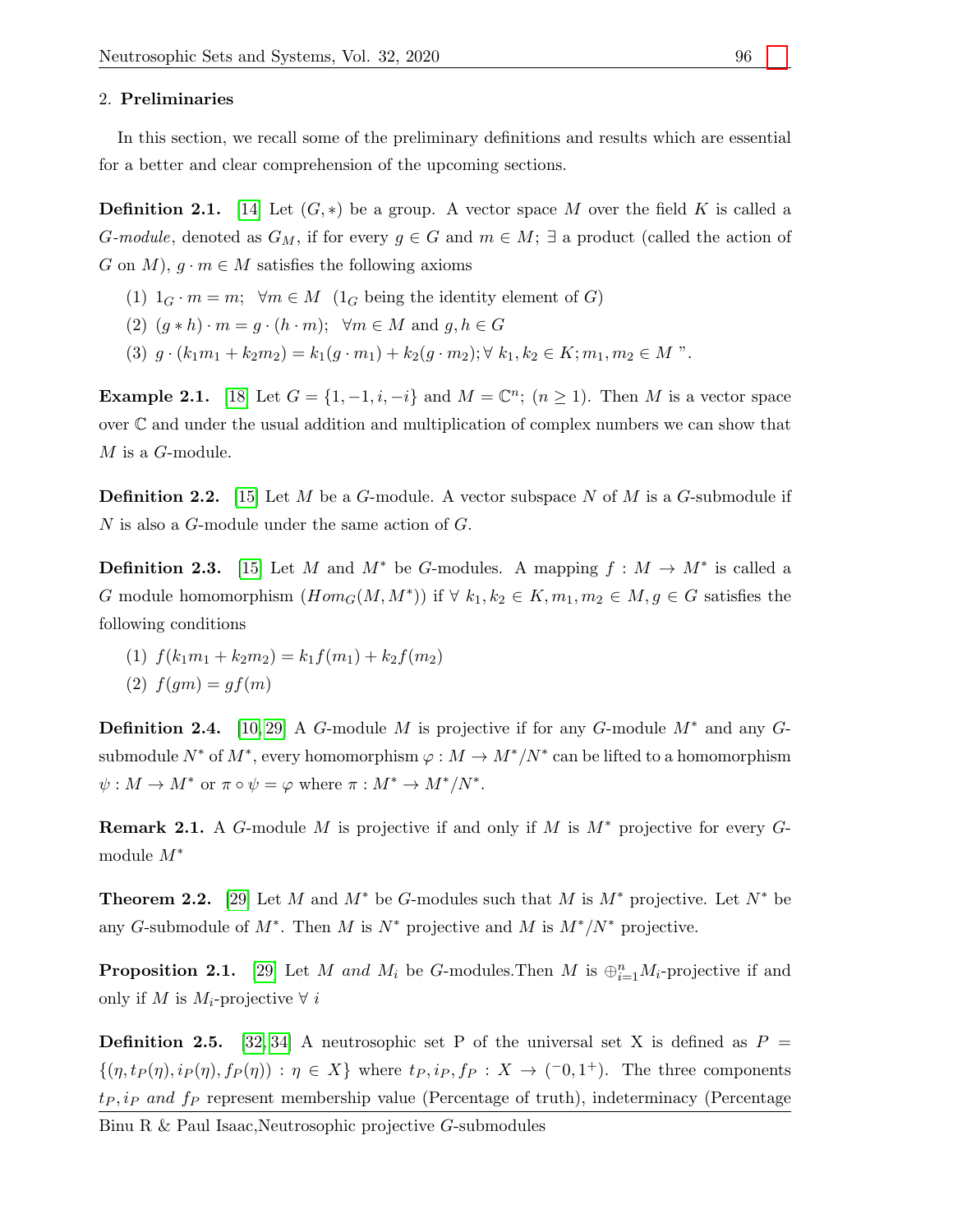of indeterminacy) and non membership value (Percentage of falsity) respectively. These components are functions of non standard unit interval  $(0, 1^+)$  [\[27\]](#page-12-7).

# Remark 2.3. [\[20,](#page-11-12) [32\]](#page-12-3)

- (1) If  $t_P, i_P, f_P : X \to [0, 1]$ , then P is known as single valued neutrosophic set(SVNS).
- $(2)$  In this paper, we discuss about the algebraic structure R-module with underlying set as SVNS. For simplicity SVNS will be called neutrosophic set.
- (3)  $U^X$  denotes the set of all neutrosophic subset of X or neutrosophic power set of X.

**Definition 2.6.** [\[26,](#page-12-8) [32\]](#page-12-3) Let  $P, Q \in U^X$ . Then P is contained in Q, denoted as  $P \subseteq Q$  if and only if  $P(\eta) \leq Q(\eta)$   $\forall \eta \in X$ , this means that  $t_P(\eta) \leq t_Q(\eta)$ ,  $i_P(\eta) \leq i_Q(\eta)$ ,  $f_P(\eta) \geq$  $f_Q(\eta)$ ,  $\forall \eta \in X$ .

**Definition 2.7.** [\[26,](#page-12-8) [33\]](#page-12-9)For any neutrosophic subset  $P = \{(\eta, t_P(\eta), i_P(\eta), f_P(\eta)) : \eta \in X\},\$ the support P<sup>∗</sup> of the neutrosophic set P can be defined as  $P^* = \{ \eta \in X, t_P(\eta) > 0, i_P(\eta) > 0 \}$  $0, f_P(\eta) < 1$ .

**Definition 2.8.** [\[8\]](#page-11-24) Let  $(G, *)$  be a group and M be a G module over a field K. A neutrosphic G-submodule is a neutrosophic set  $P = \{(\eta, t_P(\eta), i_P(\eta), f_P(\eta)) : \eta \in M\}$  in  $G_M$  such that the following conditions are satisfied;

(1) 
$$
t_P(\varrho \eta + \tau \theta) \ge t_P(\eta) \wedge t_P(\theta)
$$

$$
i_P(\varrho \eta + \tau \theta) \ge i_P(\eta) \wedge i_P(\theta)
$$

$$
f_P(\varrho \eta + \tau \theta) \le f_P(\eta) \vee f_P(\theta),
$$

$$
\forall \eta, \theta \in M, \varrho, \tau \in K
$$

$$
(2) 
$$
t_P(\xi \eta) \ge t_P(\eta)
$$

$$
i_P(\xi \eta) \ge i_P(\eta)
$$

$$
f_P(\xi \eta) \le f_P(\eta) \forall \xi \in G, \eta \in M
$$
$$

Remark 2.4. We denote neutrosophic G-submodules using single valued neutrosophic set by  $U(G_M)$ .

Example 2.2. Consider the example [2.1](#page-2-0) for G-module M. Define a neutrosophic set

$$
P = \{\eta, t_P(\eta), i_P(\eta), f_P(\eta) : \eta \in M\}
$$

of M where

$$
t_P(\eta) = \begin{cases} 1 & \text{if } \eta = 0 \\ 0.5 & \text{if } \eta \neq 0 \end{cases}, \ i_P(\eta) = \begin{cases} 1 & \text{if } \eta = 0 \\ 0.5 & \text{if } \eta \neq 0 \end{cases}, \ f_P(\eta) = \begin{cases} 0 & \text{if } \eta = 0 \\ 0.25 & \text{if } \eta \neq 0 \end{cases}
$$

Then  $P$  is a neutrosophic  $G$ -submodule of  $M$ .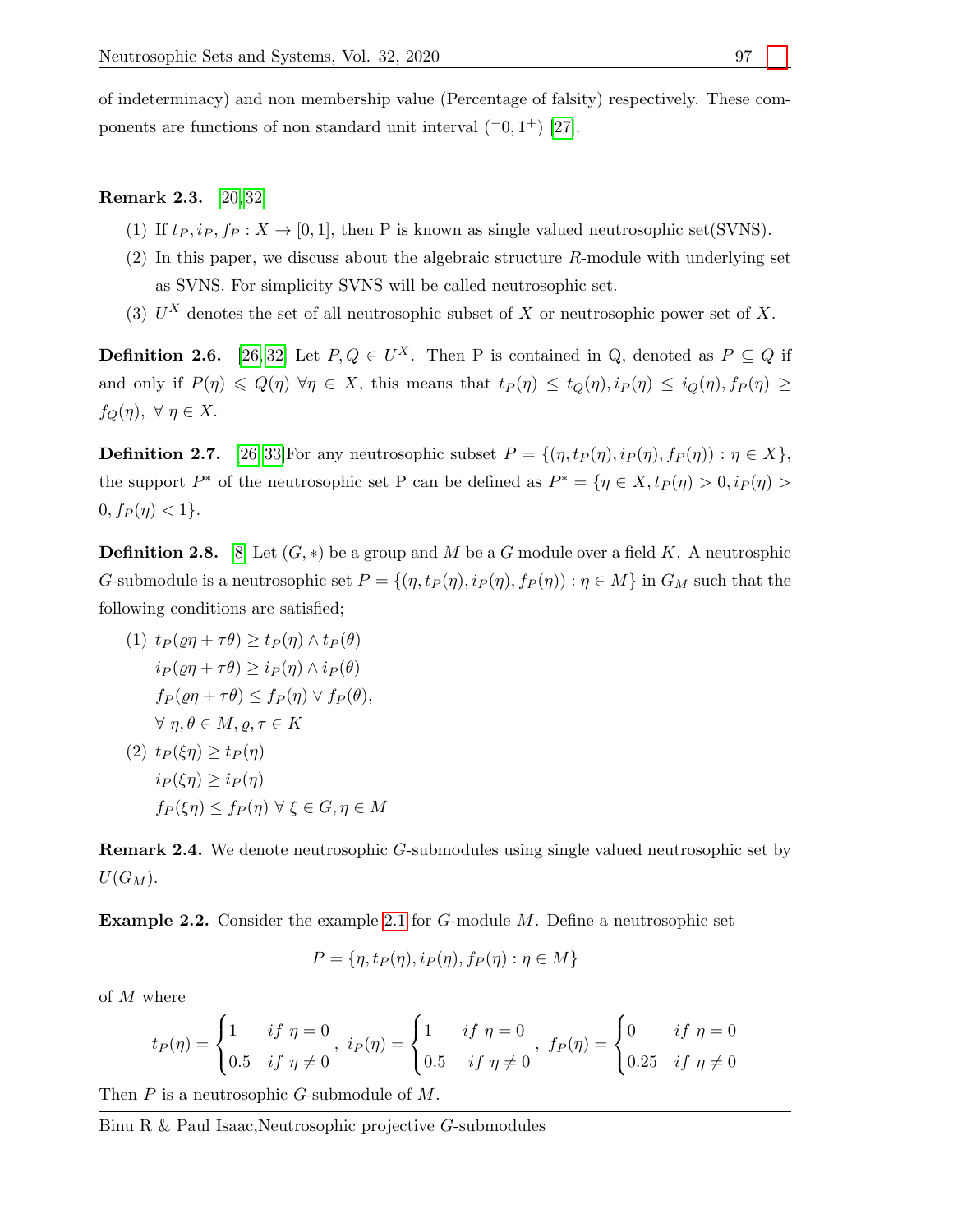**Definition 2.9.** [\[8\]](#page-11-24) Let  $P = \{(x, tp(x), ip(x), fp(x)) : x \in X\} \in U(^{(G_M)})$ . The support P<sup>\*</sup> of the neutrosophic G-submodule P can be defined as  $P^* = \{x \in X, t_P(x) > 0, i_P(x) > 0\}$  $0, f_P(x) < 1, \forall x \in G_M$ .

**Proposition 2.2.** If  $P \in U(G_M)$ , then the support  $P^* \in G_M$ .

**Definition 2.10.** [\[8\]](#page-11-24) Let  $P \in U(G_M)$  and N be a G-submodule of M. Then the restriction of P to N is denoted by  $P|_N$  and it is a neutrosophic set of N defined as follows  $P|_N(\eta) =$  $(\eta, t_{P|_N}(\eta), i_{P|_N}(\eta), f_{P|_N}(\eta))$  where

$$
t_{P|_N}(\eta) = t_P(\eta), \ i_{P|_N}(\eta) = i_P(\eta), \ f_{P|_N}(\eta) = f_P(\eta), \ \forall \eta \in N.
$$

**Proposition 2.3.** [\[8\]](#page-11-24) Let  $P \in U(G_M)$  and  $N \subseteq M$  then  $P|_N \in U(G_N)$ .

**Definition 2.11.** [\[8\]](#page-11-24) Let  $M \in G_M$  and N be a G-submodule of M. Then the neutrosophic set  $P_N$  of M/Ndefined as  $P_N(\eta + N) = \{\eta + N, t_{P_N}(\eta + N), i_{P_N}(\eta + N), f_{P_N}(\eta + N)\}\,$ , where

$$
t_{P_N}(\eta + N) = \forall t_P(\eta + n) : n \in N
$$

$$
i_{P_N}(\eta + N) = \forall i_P(\eta + n) : n \in N
$$

$$
f_{P_N}(\eta + N) = \land f_P(\eta + n) : n \in N, \forall \eta \in M
$$

**Proposition 2.4.** [\[8\]](#page-11-24) Let  $M \in G_M$ . Let N be a G-submodule of M. Then  $P_N \in U(G_{M/N})$ .

**Proposition 2.5.** [\[8\]](#page-11-24) Let  $P \in U(G_M)$  and  $Q \in U(G_{M^*})$  where M and  $M^*$  are G-modules over the field K. Let  $r \in [0,1]$ , the neutrosophic set  $Q_r = \{\eta, t_{Q_r}(\eta), i_{Q_r}(\eta), f_{Q_r}(\eta) : \eta \in M^*\}$ defined by  $t_{Q_r}(\eta) = t_Q(\eta) \wedge r$ ,  $i_{Q_r}(\eta) = i_Q(\eta) \wedge r$ ,  $f_{Q_r}(\eta) = f_Q(\eta) \vee (1 - r) \forall \eta \in M^*$  be a neutrosophic G-submodule.

**Definition 2.12.** [\[8\]](#page-11-24) Let M and  $M^*$  be G-modules over K and a mapping  $\Upsilon : M \to M^*$  is a G-module homomorphism. Also  $P \in U(G_M)$  and  $Q \in U(G_{M^*})$ . A homomorphism  $\Upsilon$  of M on to  $M^*$  is called weak neutrosophic G-submodule homomorphism of P into Q if  $\Upsilon(P) \subseteq Q$ . If  $\Upsilon$  is a weak neutrosophic G-module homomorphism of P into Q, then P is weakly homomorphic to Q and we write  $P \sim Q$ .

A homomorphism  $\Upsilon$  of M on to  $M^*$  is called a neutrosophic G-module homomorphism of P onto Q if  $\Upsilon(P) = Q$  and we represent it as  $P \approx Q$ .

#### 3. Neutrosophic Projective G module

In this section we discuss the generalized notion of projective G-modules, called neutrosophic projective G-modules, and study several characteristics of projective G-modules in the neutrosophic domain.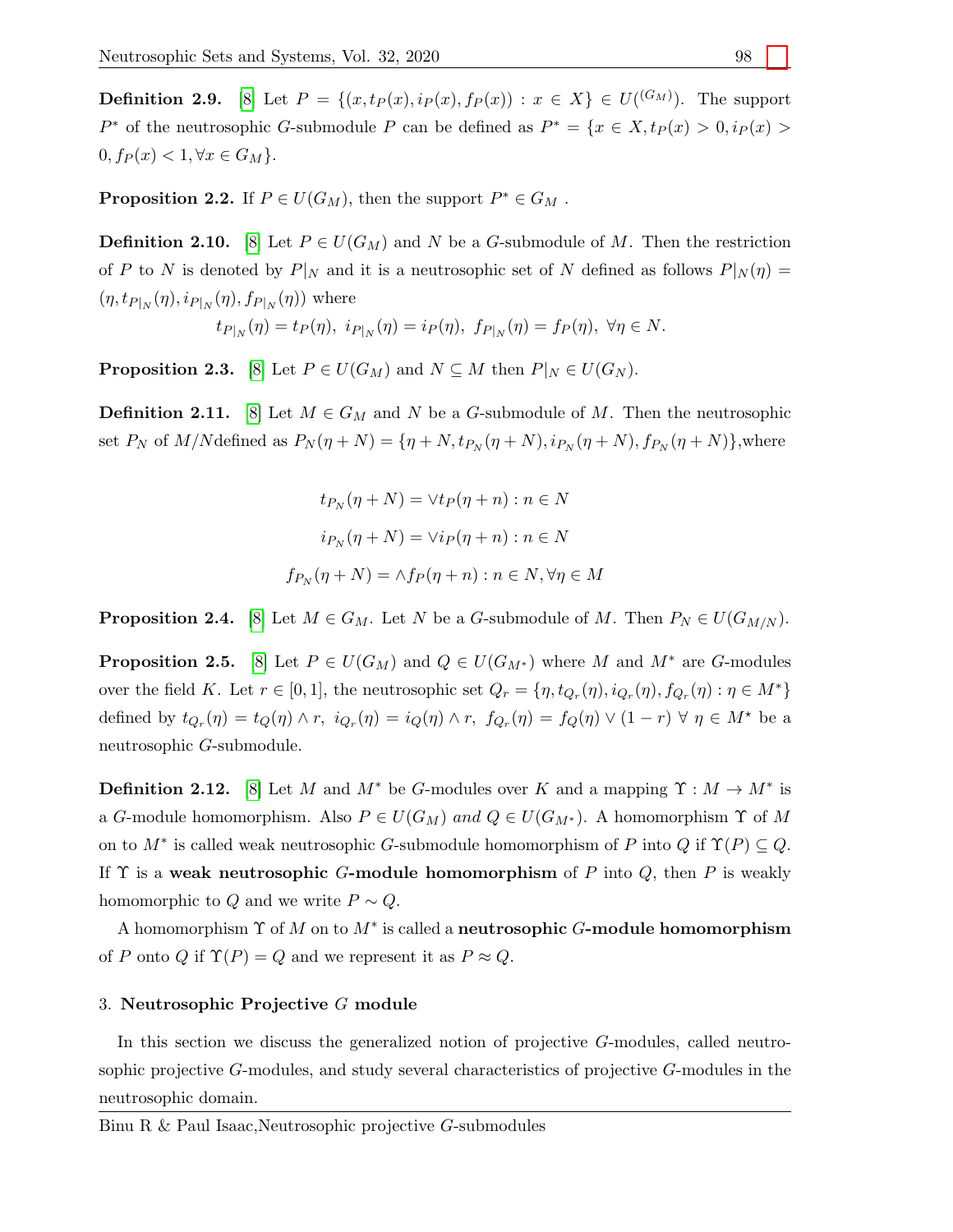**Definition 3.1.** Let M and  $M^*$  be G-modules. Let  $P = \{\eta, t_P(\eta), i_P(\eta), f_P(\eta) : \eta \in M\}$  be neutrosophic G submodule of M and  $Q = \{\eta, t_Q(\eta), i_Q(\eta), f_Q(\eta) : \eta \in M^*\}$  be neutrosophic G-submodule of  $M^*$ . Then P is said to be Q projective, if the following conditions are satisfied;

(1) M is  $M^*$  projective (2)  $t_P(\eta) \leq t_O(\psi(\eta))$ (3)  $i_P(\eta) \leq i_Q(\psi(\eta))$ (4)  $f_P(\eta) \ge f_Q(\psi(\eta)), \forall \psi \in Hom(M, M^*), \eta \in M$ 

**Theorem 3.1.** Let  $P$  and  $Q$  be neutrosophic  $G$ -submodules of finite dimensional  $G$ -modules of M and  $M^*$  respectively and M is  $M^*$  projective. Let  $\{\beta_1, \beta_2, ..., \beta_n\}$  be a basis for  $M^*$ . If

(1)  $t_P(\eta) \leq min\{t_O(\beta_i); j = 1, 2, ..., n\}$ (2)  $i_P(\eta) \leq min\{i_O(\beta_i); j = 1, 2, ..., n\}$ (3)  $f_P(\eta) \geq max\{f_O(\beta_j); j = 1, 2, ..., n\}, \forall \eta \in M$ 

Then *P* is *Q*-projective.

*Proof.* Let  $Q = \{\eta, t_B(\eta), i_B(\eta), f_B(\eta) : \eta \in M^*\}$  be a neutrosophic G submodule of  $M^*$ . Then  $\forall \eta_1, \eta_2 \in M^*; \varrho, \tau \in K;$ 

(1) 
$$
t_Q(\varrho \eta_1 + \tau \eta_2) \ge t_Q(\eta_1) \wedge t_Q(\eta_2)
$$
  
\n(2)  $i_Q(\varrho \eta_1 + \tau \eta_2) \ge i_Q(\eta_1) \wedge i_Q(\eta_2)$   
\n(3)  $f_Q(\varrho \eta_1 + \tau \eta_2) \le f_Q(\eta_1) \vee f_Q(\eta_2)$   
\n(4)  $t_Q(\xi \eta) \ge t_P(\eta), i_Q(\xi \eta) \ge i_Q(\eta), f_Q(\xi \eta) \le f_Q(\eta) \forall \eta \in M^*, \xi \in G$ 

Also P is a neutrosophic G-submodule of M and M is  $M^*$  projective G-module and  $\psi \in$  $Hom(M, M^*)$  be any G-module homomorphism. For any  $\eta \in M$ ,  $\psi(\eta) \in M^*$ .

∴  $\psi(\eta) = \alpha_1 \beta_1 + \alpha_2 \beta_2 + ... + \alpha_n \beta_n, \ \alpha_i \in K, \beta_i \in M^*, \ i = 1, 2, ..., n$ 

$$
t_Q(\psi(\eta)) = t_Q(\alpha_1 \beta_1 + \alpha_2 \beta_2 + \dots + \alpha_n \beta_n)
$$
  
\n
$$
\geq t_Q(\beta_1) \wedge t_Q(\beta_2) \wedge \dots
$$
  
\n
$$
\wedge t_Q(\beta_n)
$$
  
\n
$$
= \min\{t_Q(\beta_1), t_Q(\beta_2), \dots,
$$
  
\n
$$
t_Q(\beta_n)\}
$$
  
\n
$$
\geq t_P(\eta)
$$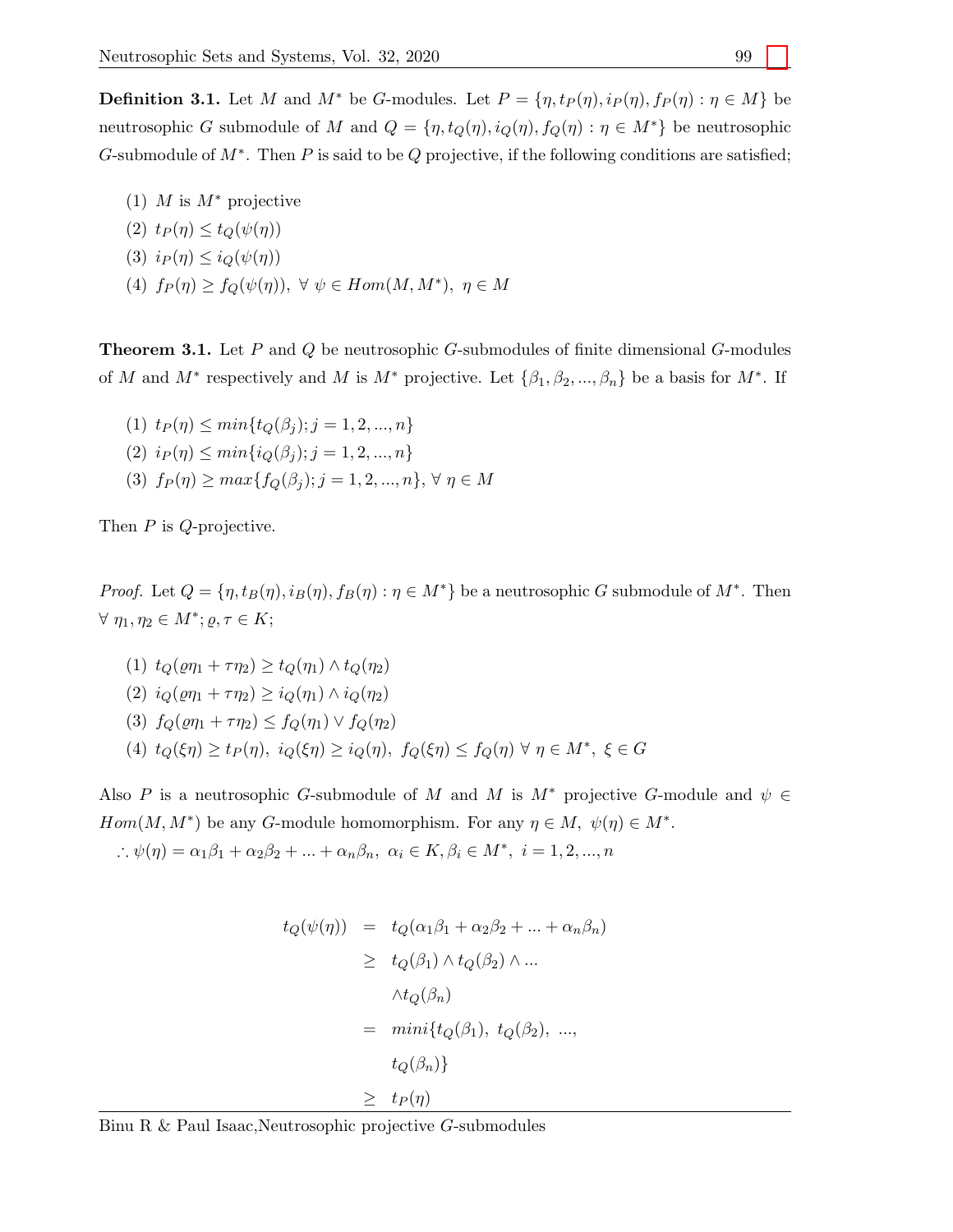Similarly  $i_Q(\psi(\eta)) \geq i_P(\eta)$ 

$$
f_Q(\psi(\eta)) = f_Q(\alpha_1 \beta_1 + \alpha_2 \beta_2 + \dots + \alpha_n \beta_n)
$$
  
\n
$$
\leq f_Q(\beta_1) \wedge t_Q(\beta_2) \wedge \dots \wedge t_Q(\beta_n)
$$
  
\n
$$
= \max\{f_Q(\beta_1), f_Q(\beta_2),
$$
  
\n
$$
\dots, f_Q(\beta_n)\}
$$
  
\n
$$
\leq f_P(\eta)
$$

∴ P is Q projective.  $□$ 

**Theorem 3.2.** Let  $P \in U(G_M)$ ,  $Q \in U(G_{M^*})$  and P is Q projective. If  $N^*$  is a G-submodule of  $M^*$  and  $C \in U(G_{N^*})$ , then P is C-Projective if  $Q|_{N^*} \subseteq C$ 

*Proof.* Given  $P$  is  $Q$  projective, then

(1) M is  $M^*$  projective

(2) 
$$
t_P(\eta) \le t_Q(\psi(\eta)),
$$
  
\n $i_P(\eta) \le i_Q(\psi(\eta))$   
\n $f_P(\eta) \ge f_Q(\psi(\eta))$ 

 $\forall \psi \in Hom_G(M, M^*), \eta \in M$ . Since  $N^*$  is a G-submodule of  $M^*$ , by a theorem [2.2,](#page-2-1) M is  $N^*$ projective. Let  $\varphi \in Hom_G(M, N^*)$  and  $\theta : N^* \to M^*$  be the inclusion homomorphism. Then  $\theta \circ \varphi = \psi$ 

$$
\therefore \text{ from the condition 2}
$$
\n
$$
t_P(\eta) \le t_Q(\psi(\eta)) = t_Q(\theta \circ \varphi)(\eta)
$$
\n
$$
= t_Q(\theta(\varphi(\eta))) = t_Q(\varphi(\eta)).
$$
\nSimilarly  $i_P(\eta) \le i_Q(\varphi(\eta))$  and  $f_P(\eta) \ge f_Q(\varphi(\eta)) \forall \eta \in M, \varphi \in Hom_G(M, N^*).$ 

\nGiven  $C \in U(G_{N^*}), \varphi(\eta) \in N^*$  and  $Q|_{N^*} \subseteq C$ 

$$
t_{Q|_{N^*}}(\varphi(\eta)) = t_Q(\varphi(\eta)) \le t_C(\varphi(\eta))
$$

 $\Rightarrow t_P(\eta) \leq t_C(\varphi(\eta))$ . Similarly,  $i_P(\eta) \leq i_C(\varphi(\eta))$  and  $f_P(\eta) \geq f_C(\varphi(\eta))$ . Hence P is C-Projective.  $\Box$ 

**Theorem 3.3.** Let M and  $M^*$  be G-modules where P and Q are neutrosophic G-submodules of M and  $M^*$  respectively. Let  $r \in [0, 1]$ , the neutrosophic set  $Q_r = \{\eta, t_{Q_r}(\eta), i_{Q_r}(\eta), f_{Q_r}(\eta)$ :  $\eta \in M^*$  defined by  $t_{Q_r}(\eta) = t_Q(\eta) \wedge r$ ,  $i_{Q_r}(\eta) = i_Q(\eta) \wedge r$ ,  $f_{Q_r}(\eta) = f_Q(\eta) \vee (1 - r) \vee \eta \in M^*$ be a neutrosophic  $G$ - submodule. If  $P$  is  $Q_r$  projective, then  $P$  is  $Q$  projective.

*Proof.* Consider P as  $Q_r$  projective where  $r \in [0, 1]$ . Then

(1) M is  $M^*$  projective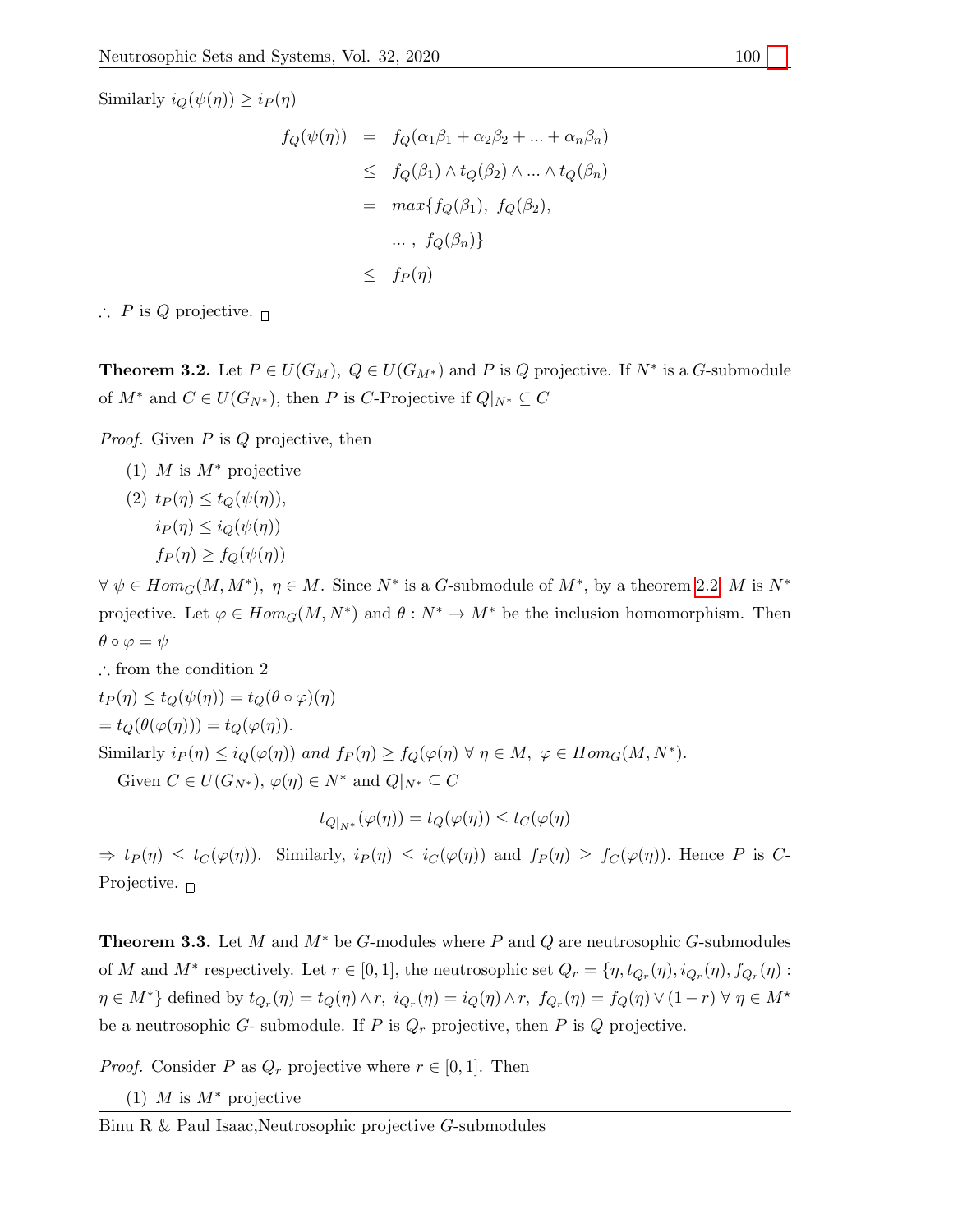(2) 
$$
t_P(\eta) \le t_{Q_r}(\psi(\eta)),
$$
  
\n $i_P(\eta) \le i_{Q_r}(\psi(\eta)),$   
\n $f_P(\eta) \ge f_{Q_r}(\psi(\eta)),$   
\n $\psi \in Hom_G(M, M^*)$  and  $\eta \in M$   
\nSince  $Q_r \subseteq Q, \Rightarrow t_{Q_r}(\psi(\eta)) \le t_Q(\psi(\eta),$   
\n $i_{Q_r}(\psi(\eta)) \le i_Q(\psi(\eta))$  and  
\n $f_{Q_r}(\psi(\eta)) \ge f_Q(\psi(\eta)), \forall \psi(\eta) \in M^*.$   
\n $\Rightarrow t_P(\eta) \le t_Q(\psi(\eta)),$   
\n $i_P(\eta) \le i_Q(\psi(\eta))$  and  
\n $f_P(\eta) \ge f_Q(\psi(\eta)) \forall \eta \in M.$   
\n $\therefore P$  is  $Q$  projective.  $\Box$ 

<span id="page-7-0"></span>**Proposition 3.1.** Let  $M = \bigoplus_{i=1}^{n} M_i$  be a G-module where  $M_i$ 's are G-submodules of M. If  $P_i \in U(G_{M_i})$  (1 ≤ i ≤ n), then the neutrosophic set P of M defined by  $t_P(\eta) = \wedge \{t_{p_i}(\eta_i):$  $i = 1, 2, ..., n$   $, i_P(\eta) = \wedge \{i_{p_i}(\eta_i) : i = 1, 2, ..., n\}$  and  $f_P(\eta) = \vee \{f_{P_i}(\eta_i) : i = 1, 2, ..., n\}$  where  $\eta = \sum_{i=1}^{i=n} (\eta_i), \eta_i \in M_i$ , is a neutrosophic *G*-submodule of *M*.

Proof. Let  $\eta, \nu \in M$  where  $\eta = \sum_{i=1}^{i=n} \eta_i$  and  $\nu = \sum_{i=1}^{i=n} \nu_i$ . Each  $\eta_i, \nu_i \in M_i$  and  $\varrho, b \in K$ . Then by definition,  $\varrho\eta + \tau\nu = \sum_{i=1}^{i=n} [\varrho\eta_i + \tau\nu_i]$  where  $\varrho\eta_i + \tau\nu_i \in M_i$   $(1 \le i \le n)$ . Now

$$
t_P(\varrho\eta + \tau\nu) = \wedge t_{P_i}(\varrho\eta_i + \tau\nu_i)
$$
  
\n
$$
\geq \wedge \{t_{P_i}(\eta_i), t_{P_i}(\nu_i)\}
$$
  
\n
$$
= \{\wedge t_{P_i}(\eta_i)\} \wedge \{\wedge t_{P_i}(\nu_i)\}
$$
  
\n
$$
= t_P(\eta) \wedge t_P(\nu)
$$

Similarly  $i_P(\varrho\eta + \tau\nu) \geq i_P(\eta) \wedge i_P(\nu)$ 

Now consider

$$
f_P(\varrho\eta + \tau\nu) = \vee f_{P_i}(\varrho\eta_i + \tau\nu_i)
$$
  
\n
$$
\leq \vee \{f_{P_i}(\eta_i), f_{P_i}(\nu_i)\}
$$
  
\n
$$
= \{\vee f_{A_i}(\eta_i)\} \vee \{\vee f_{P_i}(\nu_i)\}
$$
  
\n
$$
= f_P(\eta) \vee f_P(\nu)
$$

Now, for  $g \in G, \eta \in M$ 

$$
t_P(g\eta) = \wedge t_{P_i}(g\eta_i)
$$
  
\n
$$
\geq \wedge \{t_{P_i}(\eta_i)\}
$$
  
\n
$$
= t_P(\eta)
$$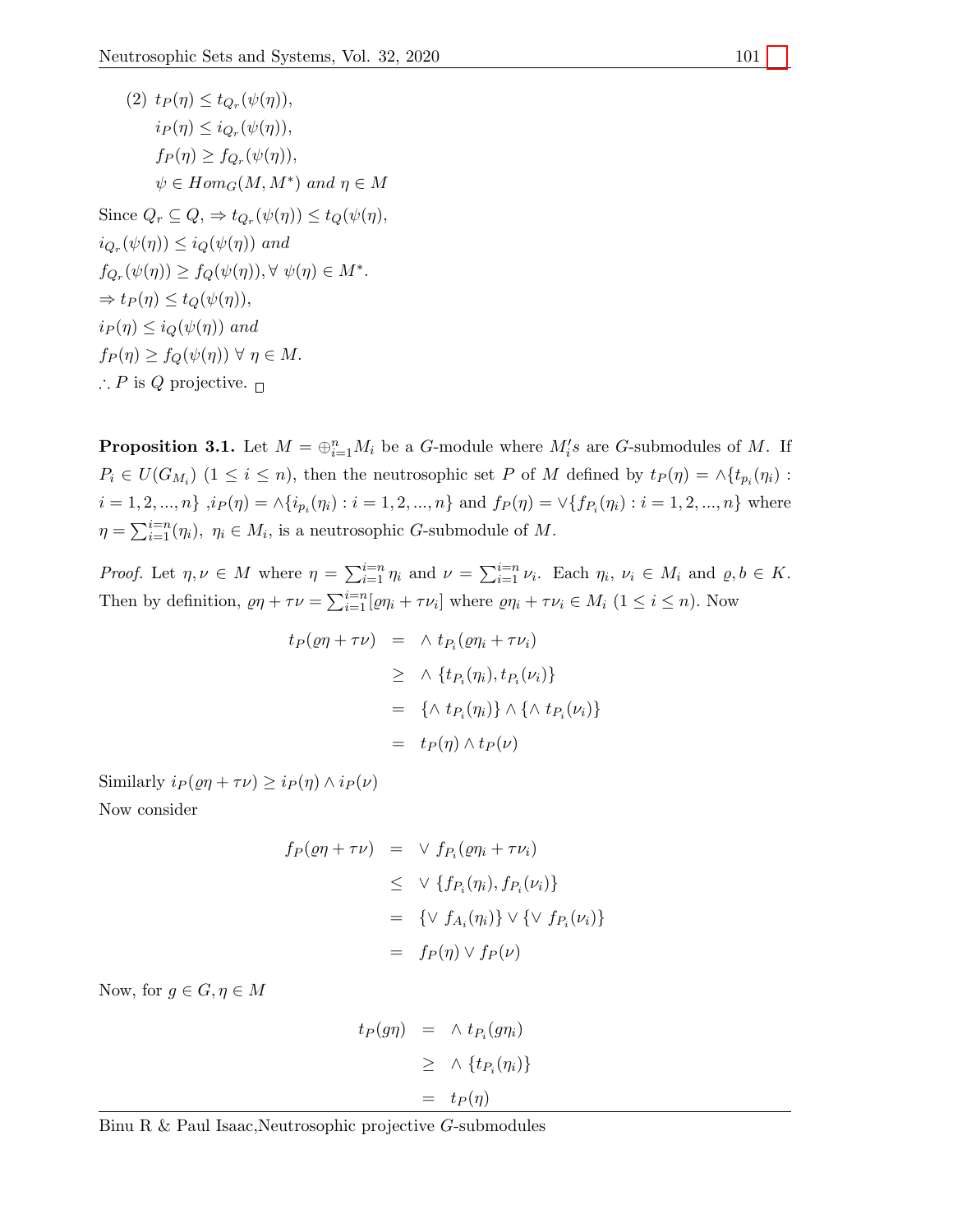Similarly  $i_P(q\eta) \geq i_P(\eta)$ ,  $f_P(q\eta) \leq f_P(\eta)$ .  $P \in U(G_M)$ .

**Definition 3.2.** Let  $M = \bigoplus_{i=1}^{n} M_i$  be a G module where  $M_i$ 's are G-submodules of M. If  $P_i \in$  $U(G_{M_i})$   $(1 \leq i \leq n)$  and  $P \in U(G_{M=\bigoplus_{i=1}^n M_i})$  with  $t_P(0) = t_{P_i}(0), i_P(0) = i_{P_i}(0)$  and  $f_P(0) = t_{P_i}(0)$  $f_{P_i}(0)$   $\forall$  *i* Then *P* is called the direct sum of  $P_i$  and it is denoted as  $P = \bigoplus_{i=1}^n P_i$ .

**Theorem 3.4.** Let  $M = \bigoplus_{i=1}^{n} M_i$  be G module where  $M_i$ 's are G submodules of M. Let  $P \in U(G_M)$  and  $Q_i \in U(G_{M_i})$  such that  $Q = \bigoplus_{i=1}^n Q_i$ . Then P is Q projective if and only if P is  $Q_i$  projective  $\forall i$ .

*Proof.* Assume that  $P$  is  $Q$ -projective, then

(1)  $M$  is  $M$  projective

(2) 
$$
t_P(\eta) \le t_Q(\psi(\eta)),
$$
  
\n $i_P(\eta) \le i_Q(\psi(\eta))$   
\n $f_P(\eta) \ge f_Q(\psi(\eta))$   
\n $\psi \in Hom_G(M, M); \eta \in M$ 

To prove that P is  $Q_i$  projective where  $i = 1, 2, ..., n$ , it is enough to prove the following conditions.

(1) M is  $M_i$ -projective

(2) 
$$
t_P(\eta) \le t_{Q_i}(\varphi(\eta)),
$$
  
\n $i_P(\eta) \le i_{Q_i}(\varphi(\eta))$   
\n $f_P(\eta) \ge f_{Q_i}(\varphi(\eta))$   
\nwhere  $\forall \varphi \in Hom_G(M, M_i), \eta \in M$ .

Here M is  $M = \bigoplus_{i=1}^n M_i$ -projective and by the the proposition [2.2,](#page-2-1) M is  $M_i$  projective  $\forall i =$ 1, 2, ..., n. Let  $\varphi \in Hom_G(M, M_i)$  and  $\theta : M_i \to M \in Hom_G(M_i, M)$  (inclusion) such that  $\psi = \theta \circ \varphi$ . Then  $\forall \varphi \in Hom_G(M, M_i)$ 

$$
t_P(\eta) \leq t_Q(\psi(\eta))
$$
  
=  $t_Q((\theta \circ \varphi)(\eta))$   
=  $t_Q(\theta(\varphi(\eta)))$   
=  $t_Q(\varphi(\eta))$ 

Similarly  $i_P(\eta) \leq i_Q(\varphi(\eta))$  and

$$
f_P(\eta) \geq f_Q(\psi(\eta))
$$
  
=  $f_Q((\theta \circ \varphi)(\eta))$   
=  $f_Q(\theta(\varphi(\eta)))$   
=  $f_Q(\varphi(\eta))$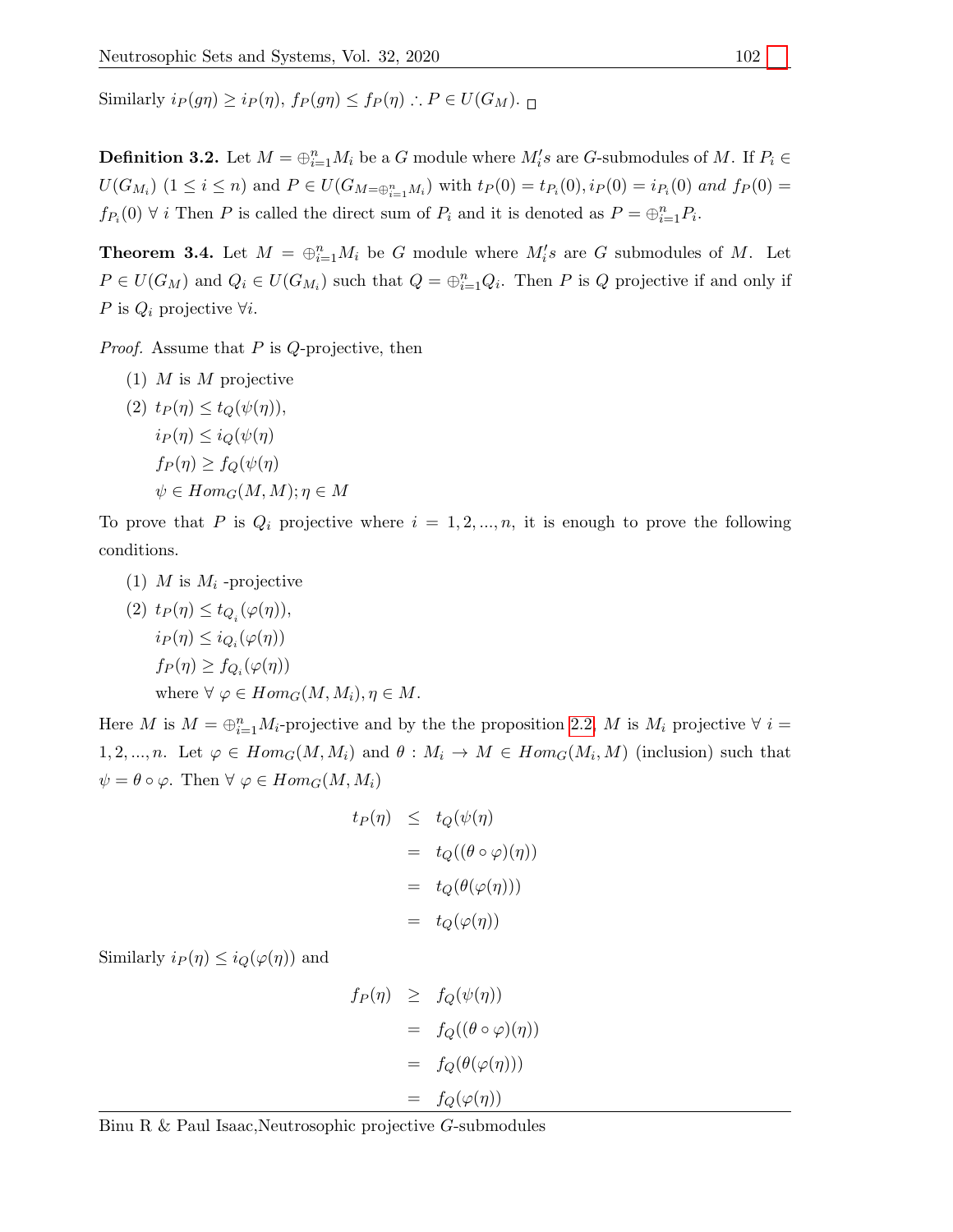Now  $\varphi(\eta) \in M_i \subseteq M$  and  $\eta \in M$  and consider

$$
\varphi(\eta) = 0 + 0 + \dots + \varphi(\eta) + \dots + 0
$$

Then

$$
t_Q(\varphi(\eta)) = t_Q(0 + 0 + \dots + \varphi(\eta) + \dots + 0)
$$
  
=  $t_{Q_1}(0) \wedge t_{Q_2}(0) \wedge \dots \wedge t_{Q_i}\varphi(\eta) \wedge \dots \wedge t_{Q_n}(0)$   
=  $t_{Q_i}(\varphi(\eta))$ 

Similarly  $i_Q(\varphi(\eta)) = i_{Q_i}(\varphi(\eta))$  and  $f_{\mathcal{O}}(\varphi(\eta)) = f_{\mathcal{O}_i}(\varphi(\eta)) \ \forall \ i$  $\Rightarrow t_P(\eta) \leq t_Q(\varphi(\eta)) = t_{Q_i}(\varphi(\eta)).$ Also  $i_P(\eta) \leq i_Q(\varphi(\eta)) = i_{Q_i}(\varphi(\eta))$  and  $f_P(\eta) \ge f_Q(\varphi(\eta)) = f_{Q_i}(\varphi(\eta), \forall \eta \in M, \varphi \in Hom_G(M, M_i).$ Then  $P$  is  $Q_i$  projective.

**Conversely** Assume that P is  $Q_i$  projective where  $i = 1, 2, ..., n$ . Then

(1) 
$$
M
$$
 is  $M_i$ -projective  
\n(2)  $t_P(m) \le t_{Q_i}(\varphi_i(m))$ ,  
\n $i_P(m) \le i_{Q_i}(\varphi_i(m)$  and  
\n $f_P(m) \ge f_{Q_i}(\varphi_i(m))$ ,  
\n $\varphi_i \in Hom_G(M, M_i); m \in M$ 

To prove  $P$  is  $Q$  projective, it is enough to prove the following conditions

(1) *M* is *M* projective  
\n(2) 
$$
t_P(\eta) \le t_Q(\psi(\eta)),
$$
  
\n $i_P(\eta) \le i_Q(\psi(\eta))$   
\n $f_P(\eta) \ge f_Q(\psi(\eta)), \ \psi \in Hom_G(M, M); \eta \in M$ 

**1.** :- Since P is  $Q_i$  projective and proposition 2.[1,](#page-2-0) M is M-Projective where  $M = \bigoplus_{i=1}^n M_i$ . **2.** :- Let  $\psi \in Hom_G(M, M)$  where  $M = \bigoplus_{i=1}^n M_i$  such that  $\forall \eta \in M$ ,  $\psi(\eta) \in M$ , *i.e.*  $\psi(\eta) = \eta_1 + \eta_2 + \ldots + \eta_n$ ,  $\forall \eta_i \in M_i$ ,  $1 \leq i \leq n$  and  $\pi_i : M \to M_i$  be the Binu R & Paul Isaac,Neutrosophic projective G-submodules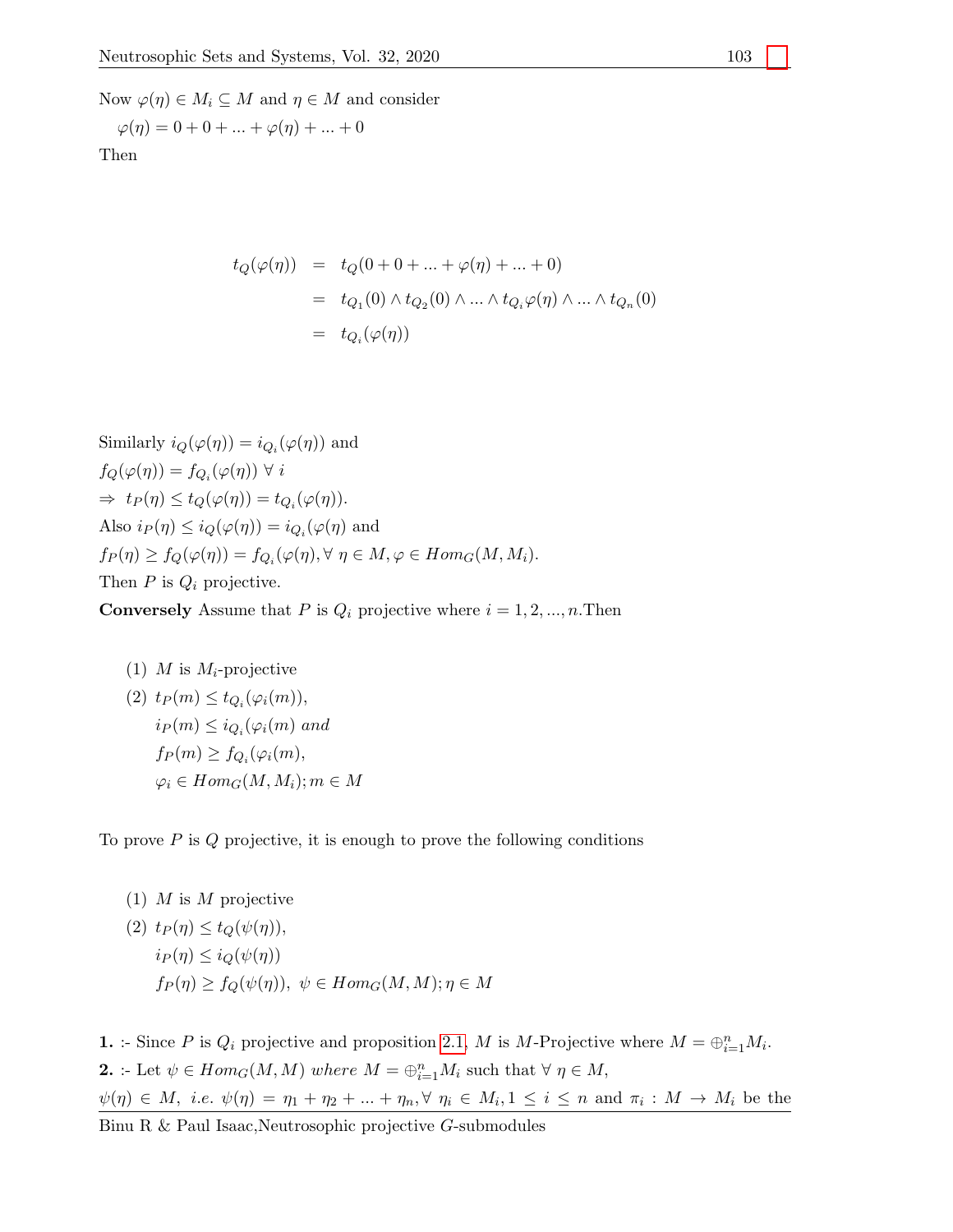projection map where  $i = 1, 2, ..., n$  such that  $\pi_i(\psi(\eta)) = \eta_i, \forall i$ , then

$$
\psi(\eta) = \eta_1 + \eta_2 + \dots + \eta_n,
$$
  
\n
$$
\forall \eta_i \in M_i, 1 \le i \le n
$$
  
\n
$$
= \pi_1(\psi(\eta)) + \pi_2(\psi(\eta)) + \dots
$$
  
\n
$$
\dots + \pi_n(\psi(\eta))
$$
  
\n
$$
= (\pi_1 \circ \psi)(\eta) + (\pi_2 \circ \psi)(\eta) + \dots + (\pi_n \circ \psi)(\eta)
$$
  
\n
$$
= \varphi_1(\eta) + \varphi_2(\eta) + \dots + \varphi_n(\eta)
$$

Also

$$
t_Q(\psi(\eta)) = t_Q(\varphi_1(\eta)) + t_Q(\varphi_2(\eta)) + \dots +
$$
  
\n
$$
t_Q(\varphi_n(\eta))
$$
  
\n
$$
= \wedge \{t_{Q_i}(\varphi_i(\eta)) : 0 \le i \le n\}
$$
  
\n[by the proposition 3.1]  
\n
$$
\ge t_P(\eta)
$$

Similarly  $i_Q(\psi(\eta)) \geq i_P(\eta)$  and

$$
f_Q(\psi(\eta)) = f_Q(\varphi_1(\eta)) + f_Q(\varphi_2(\eta)) +
$$
  

$$
\dots + f_Q(\varphi_n(\eta))
$$
  

$$
\leq \vee \{ f_{Q_i}(\varphi_i(\eta)) : 0 \leq i \leq n \}
$$
  

$$
\leq f_P(m)
$$

∴ A is Q projective.  $\Box$ 

# 4. Conclusion

The study of G-module in a neutrosophic set domain using a single-valued neutrosophic set provides a new step in the algebra sector and helps to analyze group action in application level on a vector space. Projective G-modules expand the free G-modules class by maintaining a portion of the free module's primary properties. Neutrosophic projective G-module is one of the most generalizations of classical projective G-module. This paper has developed, the notion of projectivity of neutrosophic  $G$ -modules and its quotient and direct sum properties of  $M$ projectivity. This analysis leads to the extension of the quasi projective module, neutrosophic injective & projective modules and its features in neutrosophic domain.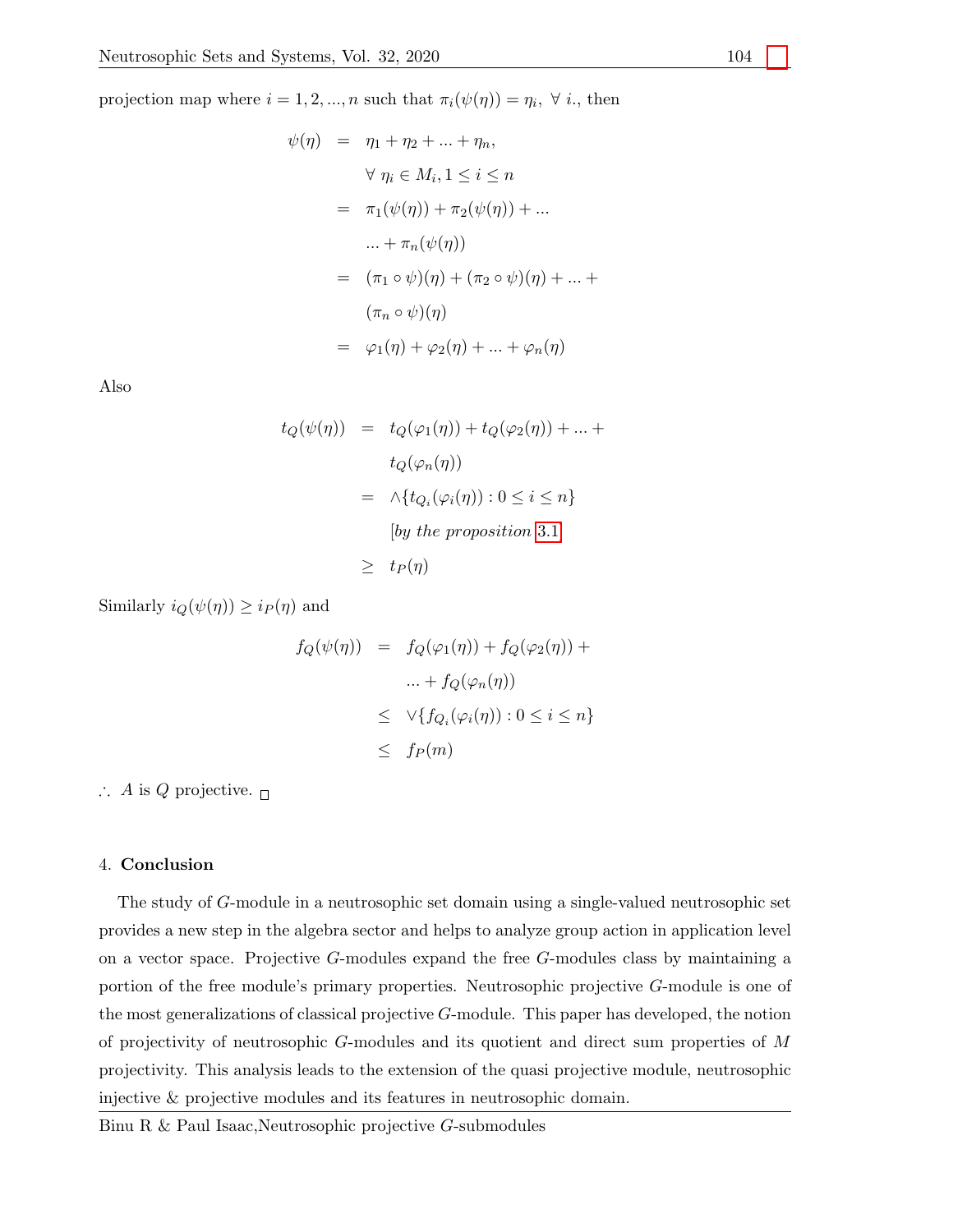Conflicts of Interest: Declare conflicts of interest or state "The authors declare no conflict of interest."

#### References

- <span id="page-11-13"></span>1. Abdel-Basset, M., Ali, M., and Atef, A. Resource levelling problem in construction projects under neutrosophic environment. The Journal of Supercomputing (2019), 1–25.
- <span id="page-11-10"></span>2. Abdel-Basset, M., Ali, M., and Atef, A. Uncertainty assessments of linear time-cost tradeoffs using neutrosophic set. Computers & Industrial Engineering 141 (2020), 106286.
- <span id="page-11-11"></span>3. Aggarwal, S., Biswas, R., and Ansari, A. Neutrosophic modeling and control. In 2010 International Conference on Computer and Communication Technology (ICCCT) (2010), IEEE, pp. 718–723.
- <span id="page-11-4"></span>4. Al-Masarwah, A., and Ahmad, A. G. Doubt bipolar fuzzy subalgebras and ideals in bck/bci-algebras. J. Math. Anal 9, 3 (2018), 9–27.
- <span id="page-11-5"></span>5. Al-Masarwah, A., and Ahmad, A. G. m-polar fuzzy ideals of bck/bci-algebras. Journal of King Saud University-Science 31, 4 (2019), 1220–1226.
- <span id="page-11-6"></span>6. Atanassov, K. T. Intuitionistic fuzzy sets. In Intuitionistic fuzzy sets. Springer, 1999, pp. 1–137.
- <span id="page-11-14"></span>7. Bhowmik, M., and Pal, M. Intuitionistic neutrosophic set. Journal of Information and Computing Science 4, 2 (2009), 142–152.
- <span id="page-11-24"></span>8. Binu, R., and Isaac, P. Some characterizations of neutrosophic g-submodule. J. Math. Comput. Sci. 10, 1 (2019), 27–39.
- <span id="page-11-7"></span>9. Biswas, R. On fuzzy sets and intuitionistic fuzzy sets. Notes on Intuitionistic Fuzzy Sets 3, 1 (1997).
- <span id="page-11-23"></span>10. Bland, P. E. Rings and their modules. Walter de Gruyter, 2011.
- <span id="page-11-1"></span>11. BURNSIDE, W. Theory of groups of finite order. University, 1911.
- <span id="page-11-17"></span>12. CETKIN, V., AND AYGÜN, H. An approach to neutrosophic subrings. Sakarya University Journal of Science 23, 3 (2019), 472–477.
- <span id="page-11-18"></span>13. CETKIN, V., VAROL, B. P., AND AYGUN, H. On neutrosophic submodules of a module. Infinite Study, 2017.
- <span id="page-11-21"></span>14. Curties, C. W., and Reiner, I. Representation Theory of Finite Group and Associative Algebra. Interscience Publishers, Inc., USA, 1962.
- <span id="page-11-22"></span>15. Curtis, C. W., and Reiner, I. Representation theory of finite groups and associative algebras, vol. 356. American Mathematical Soc., 1966.
- <span id="page-11-0"></span>16. Eilenberg, S., and Cartan, H. P. Homological algebra. Princeton University Press, 1956.
- <span id="page-11-15"></span>17. EL-NAKEEB, E. M., ElGhawalby, H., Salama, A., and El-Hafeez, S. Foundation for Neutrosophic Mathematical Morphology. Infinite Study.
- <span id="page-11-19"></span>18. Fernadez, S. Fuzzy g-modules and fuzzy representations. TAJOPAM 1 (2002), 107–114.
- <span id="page-11-20"></span>19. Fernandez, S. A study of fuzzy G-modules. PhD thesis, M. G. University, Kottayam, Kerala, India, 2004.
- <span id="page-11-12"></span>20. Haibin, W., Smarandache, F., Zhang, Y., and Sunderraman, R. Single valued neutrosophic sets. Infinite Study, 2010.
- <span id="page-11-8"></span>21. Hur, K., Jang, S.-Y., and Kang, H.-W. Intuitionistic fuzzy subgroupoids. International Journal of Fuzzy Logic and Intelligent Systems 3, 1 (2003), 72–77.
- <span id="page-11-9"></span>22. Isaac, P., and John, P. P. On intuitionistic fuzzy submodules of a module. Int. J. of Mathematical Sciences and Applications 1, 3 (2011), 1447–1454.
- <span id="page-11-16"></span>23. Kandasamy, W. V., and Smarandache, F. Basic neutrosophic algebraic structures and their application to fuzzy and neutrosophic models, vol. 4. Infinite Study, 2004.
- <span id="page-11-3"></span>24. Mashinchi, M., and Zahedi, M. On l-fuzzy primary submodules. Fuzzy sets and systems 49, 2 (1992), 231–236.
- <span id="page-11-2"></span>25. NEGOITĂ, C. V., AND RALESCU, D. A. Applications of fuzzy sets to systems analysis. Springer, 1975.